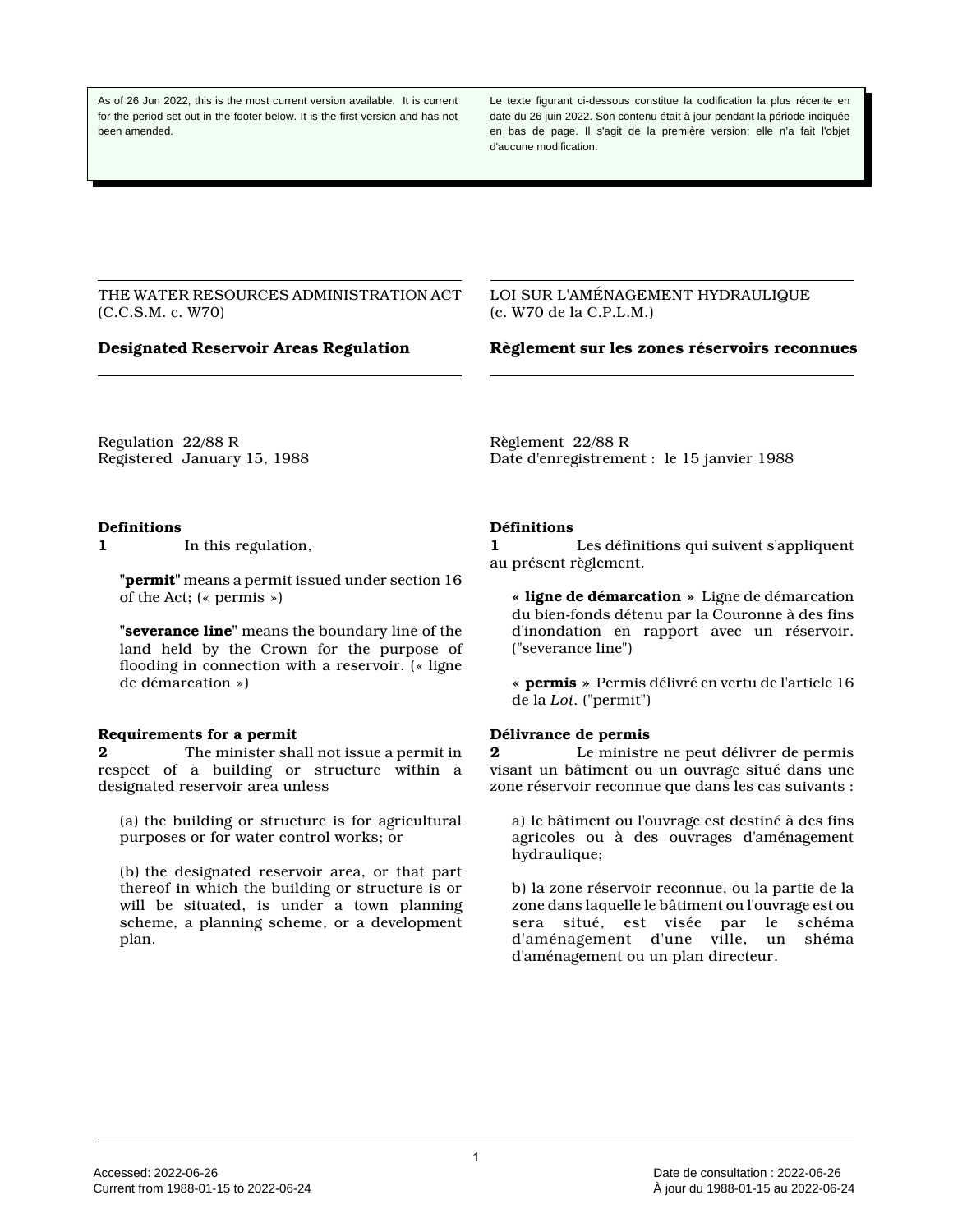# **Application**

**3** An application for a permit in respect of a building or structure within a designated reservoir area shall be made in Form 1 of Schedule A, and shall be accompanied

(a) by the plans, or, if acceptable to the minister, a written description and specifications of the building or structure; and

(b) if the land is under a town planning scheme, a planning scheme, or a development plan, by the written approval of the responsible planning approval authority.

# **Permit**

**4** A permit in respect of a building or structure shall be in Form 2 of Schedule A.

# **Transfer of permit**

**5** Where lands, buildings, or structures within a designated reservoir area, or any rights thereto or thereof, are transferred or assigned, th e transferee or assignee shall file with the minister the transfer or assignment, or a notarial copy thereof, which shall operate as a transfer of the permit to the tranferee or assignee.

# **Permit for portable dock**

**6** A permit for the construction of a portable dock within a designated reservoir area may be issued by the minister, but all docks shall be constructed at the owner's risk and responsibility.

# **Submerged structure**

**7** Any person who constructs in a designated reservoir area any structure, including a fence, which may be wholly or partially submerged by water, shall adequately mark the structure indicating its location, nature, and extent.

### **Formule de demande**

**3** Les demandes de permis visant un bâtiment ou un ouvrage situé dans une zone réservoir reconnue doivent être présentées au moyen de la formule 1 de l'annexe A et être accompagnées :

a) des plans ou, si le ministre les juge acceptables, d'une description écrite et des devis du bâtiment ou de l'ouvrage en question;

b) si le bien-fonds est visé par le schéma d'aménagement d'une ville, un shéma d'aménagement ou un plan directeur, de l'approbation écrite de l'autorité compétente à l'égard de l'approbation de l'aménagement énoncée dans le schéma.

# **Formule de permis**

**4** Les permis visant un bâtiment ou un ouvrage doivent être délivrés au moyen de la formule 2 de l'annexe A.

# **Transfert de permis**

**5** Si des biens-fonds, des bâtiments ou des ouvrages situés dans une zone réservoir reconnue, ou des droits y afférents sont transférés ou cédés, le bénéficiaire du transfert ou le cessionnaire dépose auprès du ministre l'acte de transfert ou de cession ou une copie notariée de celui-ci, ce qui a pour effet de transférer le permis au bénéficiaire du transfert ou au cessionnaire.

# **Quai amovible**

**6** Le ministre peut délivrer des permis de construction de quais amovibles. Les propriétaires de ces quais en assument les risques et la responsabilité.

# **Ouvrage submergé**

Les personnes qui construisent un ouvrage, y compris une clôture, susceptible d'être entièrement ou partiellement submergé, sont tenues de marquer cet ouvrage de façon satisfaisante en indiquant son emplacement, sa nature et son étendue.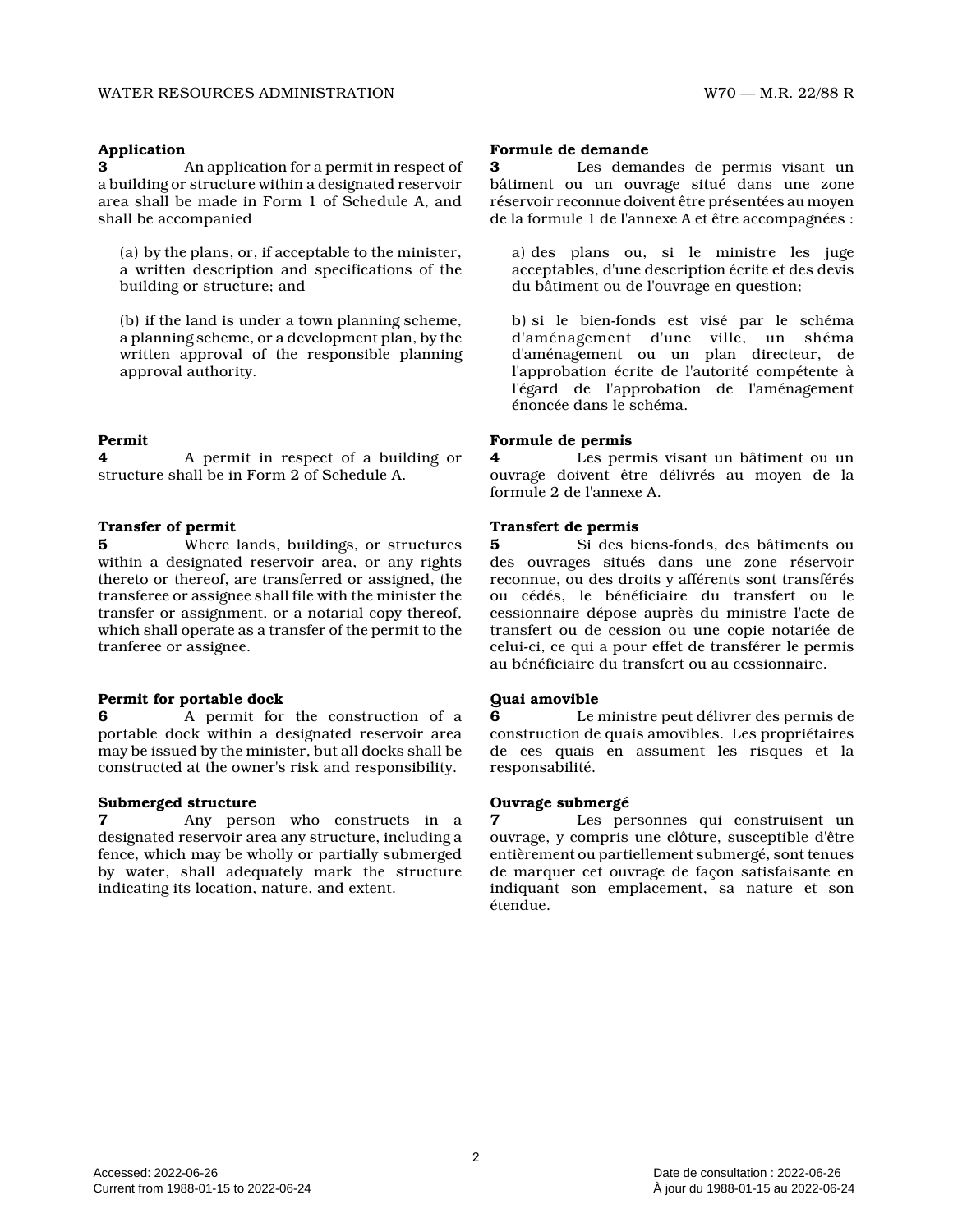### **Swimming and boating prohibited**

**8** No person shall swim or operate a boat within any area of a reservoir bounded on one or more sides by the dam or dyke structures, and on the other sides by buoys placed in the water.

# **Designated lands**

**9** The lands, and the lands covered by water, described in Schedule B are established as designated reservoir areas, and each has the name given to it in the section heading preceding the description.

#### **Interdiction**

**8** Il est interdit de nager ou de faire fonctionner un bateau dans quelque partie d'un réservoir délimité d'un ou plusieurs côtés par les structures du barrage ou de la digue et des autres côtés par des bouées placées dans l'eau.

#### **Zone réservoir reconnue**

**9** Sont constituées zones réservoir reconnues les biens-fonds et les biens-fonds submergés décrits à l'annexe B et chaque bien-fonds porte le nom qui lui est donné dans l'intertitre de l'article faisant état de sa description.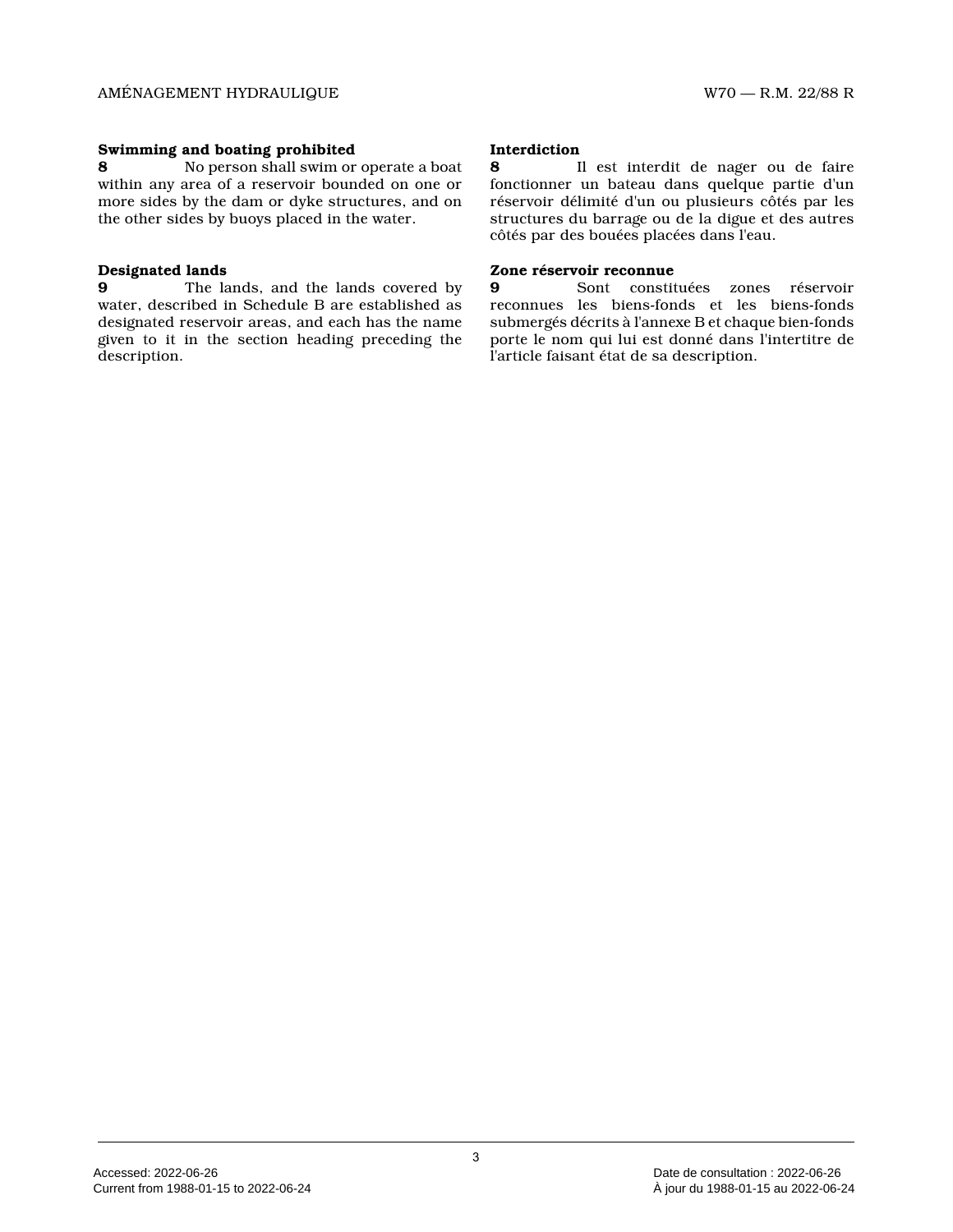# SCHEDULE B

(Section 9)

# **1 The Rivers Reservoir Area**

All of Sections 19, 20, the North-West quarter of Section 28, all of Sections 29, 30, 32, the West half of Section 33 in Township 12, all of Range 20, West of the Principal Meridian in Manitoba; excepting ou t of said Section 19, all those portions thereof lying to the South-West of the South-Western limit of land taken for a Public Road as same is shown coloured pink on a plan entered and deposited in the Brandon Land Titles Office as No. 675; the North-West quarter of Section 3, all of Sections 4, 5, the South-East quarter of Section 8, all of sections 9, 10, 15, 16, the South half of Section 22, the West half of Section 23, in Township 13, of Range 20, West of the Principal Meridian in Manitoba including all road allowances contained within the limits of the land above described.

# **2 The St. Malo Reservoir Area**

All of Section 18, and the South-West quarter of section 19, in Township 4, and Range 5, east of the Principal Meridian in Manitoba; the North half and the East half of the South-East quarter of Section 13, the North-East quarter of Section 14, lying to the North and East of the Public Road as shown on Plan 7226, Winnipeg Land Titles Office the Fractional Section 24, Lots E and F, Lots 92, 93, 97, 98, 99, of the Rat River Settlemen t lying to the East of the Public Road as shown on th e Plan in Winnipeg Land Titles Office as Number 7226, all in Township 4, and Range 4, East of the Principal Meridian in Manitoba, including al l road allowances contained within the limits of the land above described.

# **3 The Mary Jane Reservoir Area**

All of Sections 9, 10, the North-West quarter of Section 11, the South-West quarter of Section 14, the South half of Section 15, and the South half of Section 16, in Township 4, and Range 9, West of the Principal Meridian in Manitoba, including all road allowances contained within the limits of the land above described.

ANNEXE B (article 9)

#### DESIGNATED RESERVOIR AREAS ZONES RÉSERVOIR RECONNUES SUIVANTES

# **1 La zone réservoir de Rivers**

Les sections 19 et 20, le quart nord-ouest de la section 28, les sections 29, 30 et 32, la moitié ouest de la section 33 du township 12, rang 20 à l'ouest du méridien principal au Manitoba; à l'exception de s parties de la section 19 situées au sud-ouest de la limite sud-ouest du bien-fonds pris pour voie publique, tel qu'indiqué en rose au plan déposé au Bureau des titres fonciers de Brandon sous le numéro 675; le quart nord-ouest de la section 3, le s sections 4 et 5, le quart sud-est de la section 8, les sections 9, 10, 15 et 16, la moitié sud de la section 22, la moitié ouest de la section 23, du township 13, rang 20 à l'ouest du méridien principa l au Manitoba, y compris les emprises situées dans les limites du bien-fonds décrit ci-dessus.

# **2 La zone réservoir de Saint-Malo**

La section 18 et le quart sud-ouest de la section 1 9 du township 4, rang 5 à l'est du méridien principal au Manitoba; la moitié nord et la moitié est du quart sud-est de la section 13, le quart nord-est de la section 14, s'étendant au nord et à l'est de la voie publique, tel qu'indiqué au plan n° 7226 du Bureau des titres fonciers de Winnipeg, la partie de la section divisée 24 de l'établissement de la rivière aux Rats, formée des lots E et F et des lots 92, 93, 97, 98 et 99, située à l'est de la voi e publique, tel qu'indiqué au plan déposé au Bureau des titres fonciers de Winnipeg sous le numéro 7226, le tout dans le township 4, rang 4 à l'est du méridien principal au Manitoba, y compris les emprises situées dans les limites du bien-fonds décrit ci-dessus.

# **3 La zone réservoir de Mary Jane**

Les sections 9 et 10, le quart nord-ouest de la section 11, le quart sud-ouest de la section 14, la moitié sud de la sections 15, la moitié sud de la section 16, du township 4, rang 9 à l'ouest du méridien principal au Manitoba, y compris les emprises situées dans les limites du bien-fonds décrit ci-dessus.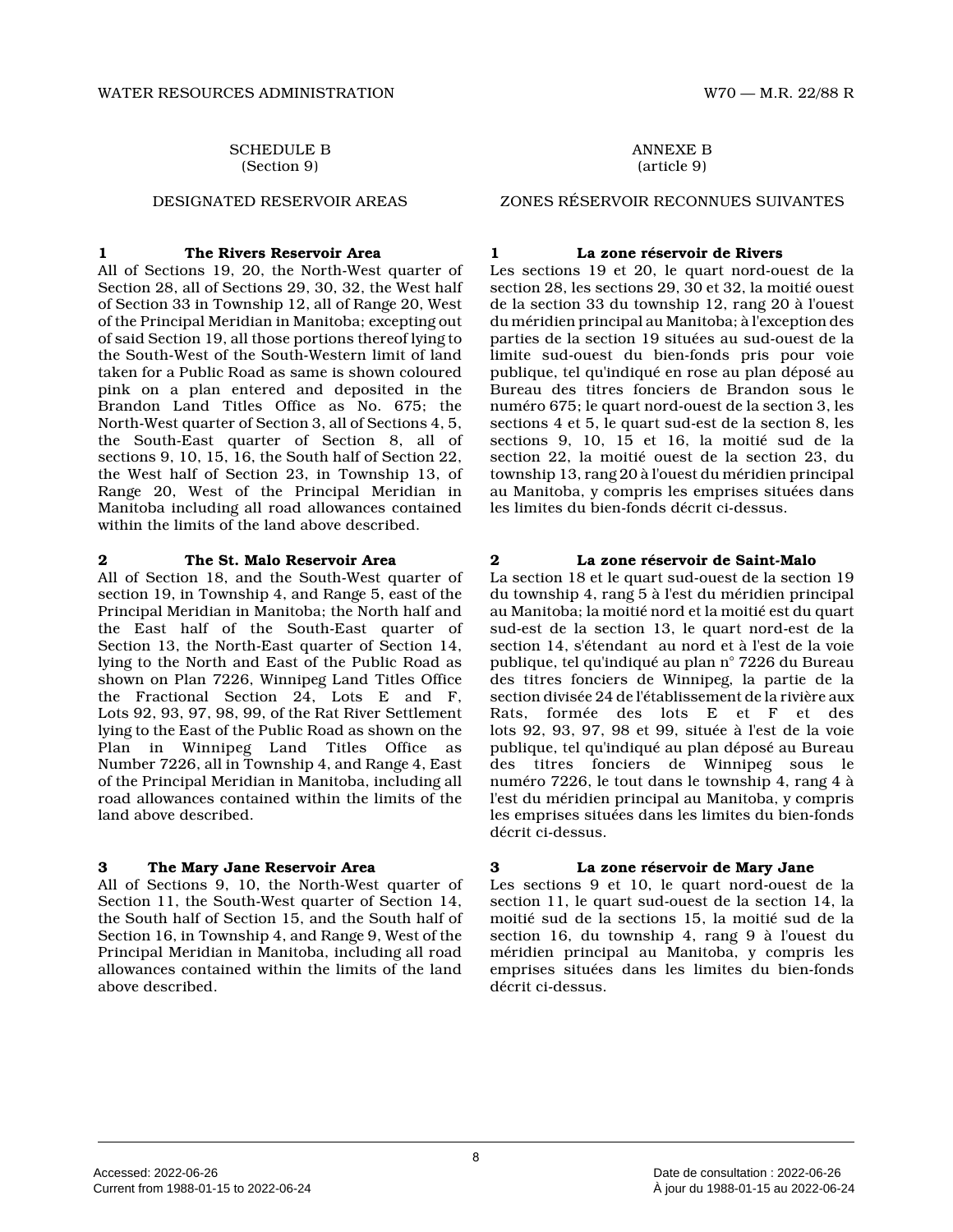#### **4 The Neepawa Reservoir Area**

The North-East quarter of Section 11, all of Sections 12, 13, 14, 15, the East half of Section 16, the South-East quarter of Section 21, all of Sections 22, 23, the South-West quarter of Section 24, the South-West quarter of Section 26, and the South half of Section 27, in Township 14, and Range 15, West of the Principal Meridian in Manitoba, including all road allowances contained within the limits of the land above described.

#### **5 The Deloraine Reservoir Area**

The North half, South-East quarter and the East hal f of the South-West quarter of Section 19, the West half of Section 20, and the South half of Section 30, in Township 2, and Range 22, West of the Principal Meridian in Manitoba, including all road allowances contained within the limits of the land above described.

#### **6 The Stephenfield Designated Reservoir Area**

The East half of Section 33, all of Sections 34, 35 , and 36, in township 6, and Range 7, West of the Principal Meridian in Manitoba, including all road allowances contained within the limits of the land above described.

#### **4 La zone réservoir de Neepawa**

Le quart nord-est de la section 11, les sections 12, 13, 14 et 15, la moitié est de la section 16, le quart sud-est de la section 21, les sections 22 et 23, le quart sud-ouest de la section 24, le quart sud-ouest de la section 26, et la moitié sud de la section 27, du township 14, rang 1 5 à l'ouest du méridien principal au Manitoba, y compris les emprises situées dans les limites du bien-fonds décrit ci-dessus.

# **5 La zone réservoir de Deloraine**

La moitié nord, le quart sud-est et la moitié est d u quart sud-ouest de la section 19, la moitié ouest d e la section 20 et la moitié sud de la section 30, du township 2, rang 22 à l'ouest du méridien principal au Manitoba, y compris les emprises situées dans les limites du bien-fonds décrit ci-dessus.

#### **6 La zone réservoir reconnue de Stephenfield**

La moitié est de la section 33, les sections 34, 35 et 36 du township 6, rang 7 à l'ouest du méridien principal au Manitoba, y compris les emprises situées dans les limites du bien-fonds décrit ci-dessus.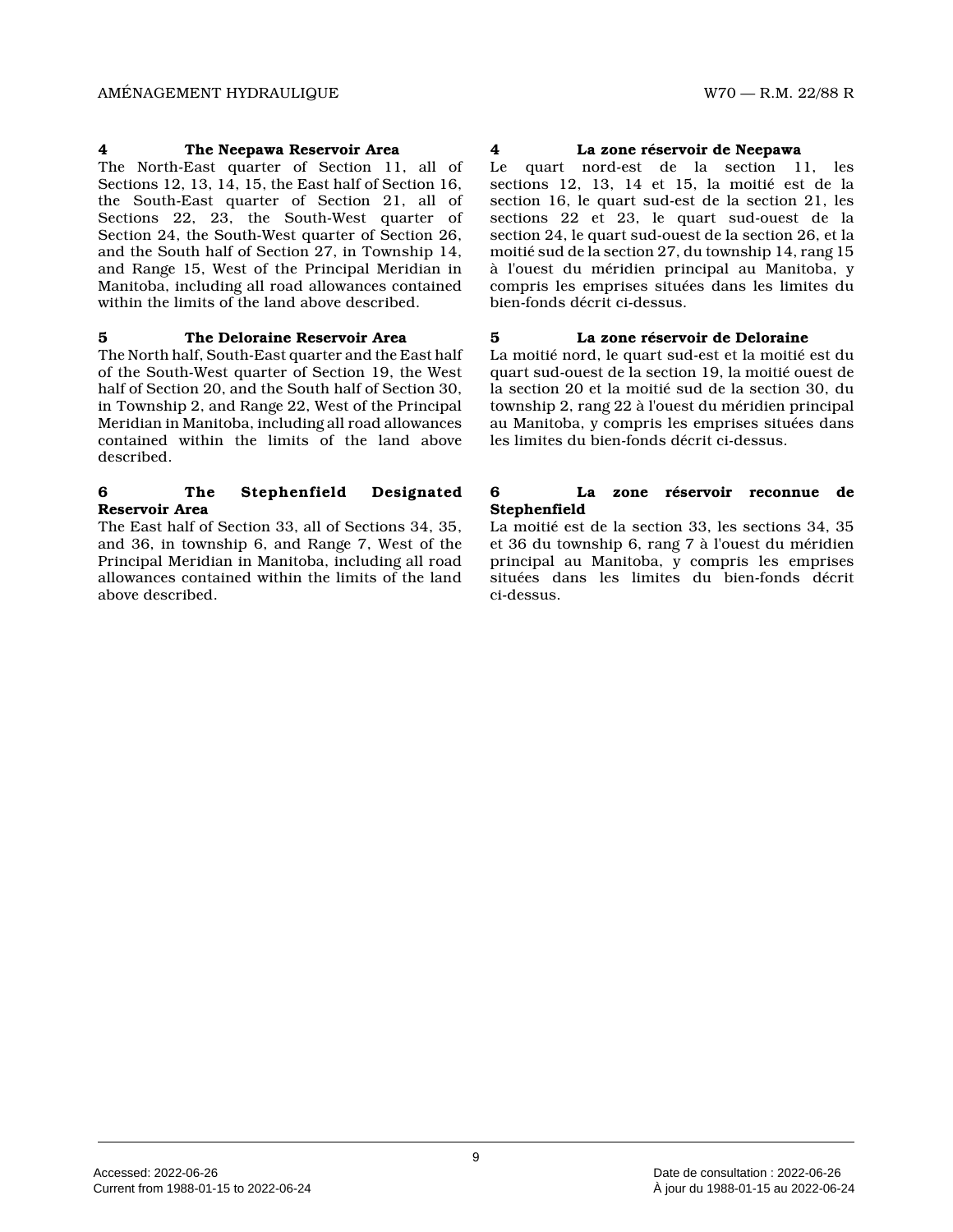# **7 The Shellmouth Designated Reservoir Area**

The North half of Section 33, and the North-West quarter of Section 34, Township 22, Range 28; the West half of Section 3, all of Sections 4 and 5, th e North half of Section 6, all of Sections 7 and 8, the South-West quarter of Section 9, the South-West quarter of Section 17, the South half and the North-West quarter of Section 18, the West halves o f Sections 19, 30 and 31, Township 23, Range 28; the West halves of Sections 6, 7, 18 and 19 and the South-West quarter of Section 30, Township 24, Range 28; Section 1, the North-East quarter of Section 2, all of Sections 11, 12 and 13, the East half of Section 14, all of Sections 24, 25 and 36, Township 23, Range 29; Section 1, the East half of Section 11, all of Sections 12 and 13, the East hal f of Section 14, the North-East quarter of Section 22 , all of Sections 23, 24, 25, 26, 27, 34 and 35 and the West half of Section 36, Township 24, Range 29; the South-West quarter of Section 1, all of Sections 2, 3, 4 and 5, the North-East quarter of Section 6, the East half of Section 7, all of Sections 8 and 9, the South half and the North-West quarter of Section 10, the South-West quarter of Section 11, the West half of Section 16, all of Section 17, the East half of Section 18, all of Sections 20 and 21, the South half and the North-West quarter of Section 28, all of Section 29, the East half of Section 30, the East half and the North-West quarte r of Section 31, all of Section 32, the South-West quarter of Section 33, Township 25, Range 29; the West half of Section 5, all of Sections 6 and 7, th e West half of Section 8, the South-West quarter of Section 17, all of Sections 18, 19 and 30, Township 26, Range 29; all West of the Principal Meridian in Manitoba, including all road allowances contained within the limits of the land above described.

# **8 Elgin Creek Designated Reservoir Area**

The West half of Section 26, all of Section 27, the East half of Section 33, all of Section 34, the South-West quarter of Section 35, in township 5, and Range 21; the South-West quarter of Section 3, and the South-East quarter of Section 4, in Township 6, and Range 21, all West of the Principal Meridian in Manitoba, including all road allowances contained within the limits of the land above described.

#### **7 La zone réservoir reconnue de Shellmouth**

La moitié nord de la section 33 et le quart nord-ouest de la section 34, du township 22, rang 28; la moitié ouest de la section 3, les sections 4 et 5, la moitié nord de la section 6, le s sections 7 et 8, le quart sud-ouest de la section 9, le quart sud-ouest de la section 17, la moitié sud et le quart nord-ouest de la section 18, les moitiés oues t des sections 19, 30 et 31, du township 23, rang 28; les moitiés ouest des sections 6, 7, 18 et 19 et le quart sud-ouest de la section 30, du township 24, rang 28; la section 1, le quart nord-est de la section 2, les sections 11, 12 et 13, la moitié est de la section 14, les sections 24, 25 et 36, du township 23, rang 29; la section 1, la moitié est d e la section 11, les sections 12 et 13, la moitié est de la section 14, le quart nord-est de la section 22, les sections 23, 24, 25, 26, 27, 34 et 35 et la moitié ouest de la section 36, du township 24, rang 29; le quart sud-ouest de la section 1, les sections 2, 3, 4 et 5, le quart nord-est de la section 6, la moitié est de la section 7, les sections 8 et 9, la moitié sud et le quart nord-ouest de la section 10, le quart sud-ouest de la section 11, la moitié ouest de la section 16, la section 17, la moitié est de la section 18, les sections 20 et 21, la moitié sud et le quart nord-ouest de la section 28, la section 29, la moitié est de la section 30, la moitié est et le quart nord-ouest de la section 31, la section 32, le quar t sud-ouest de la section 33, du township 25, rang 29 ; la moitié ouest de la section 5, les sections 6 et 7, la moitié ouest de la section 8, le quart sud-ouest de la section 17, les sections 18, 19 et 30, du township 26, rang 29, le tout à l'ouest du méridien principal au Manitoba, y compris les emprises situées dans les limites du bien-fonds décrit ci-dessus.

#### **8 La zone réservoir reconnue de Elgin Creek**

La moitié ouest de la section 26, la section 27, la moitié est de la section 33, la section 34, le quar t sud-ouest de la section 35, du township 5, rang 21; le quart sud-ouest de la section 3 et le quart sud-est de la section 4, du township 6, rang 21, le tout à l'ouest du méridien principal au Manitoba, y compris les emprises situées dans les limites du bien-fonds décrit ci-dessus.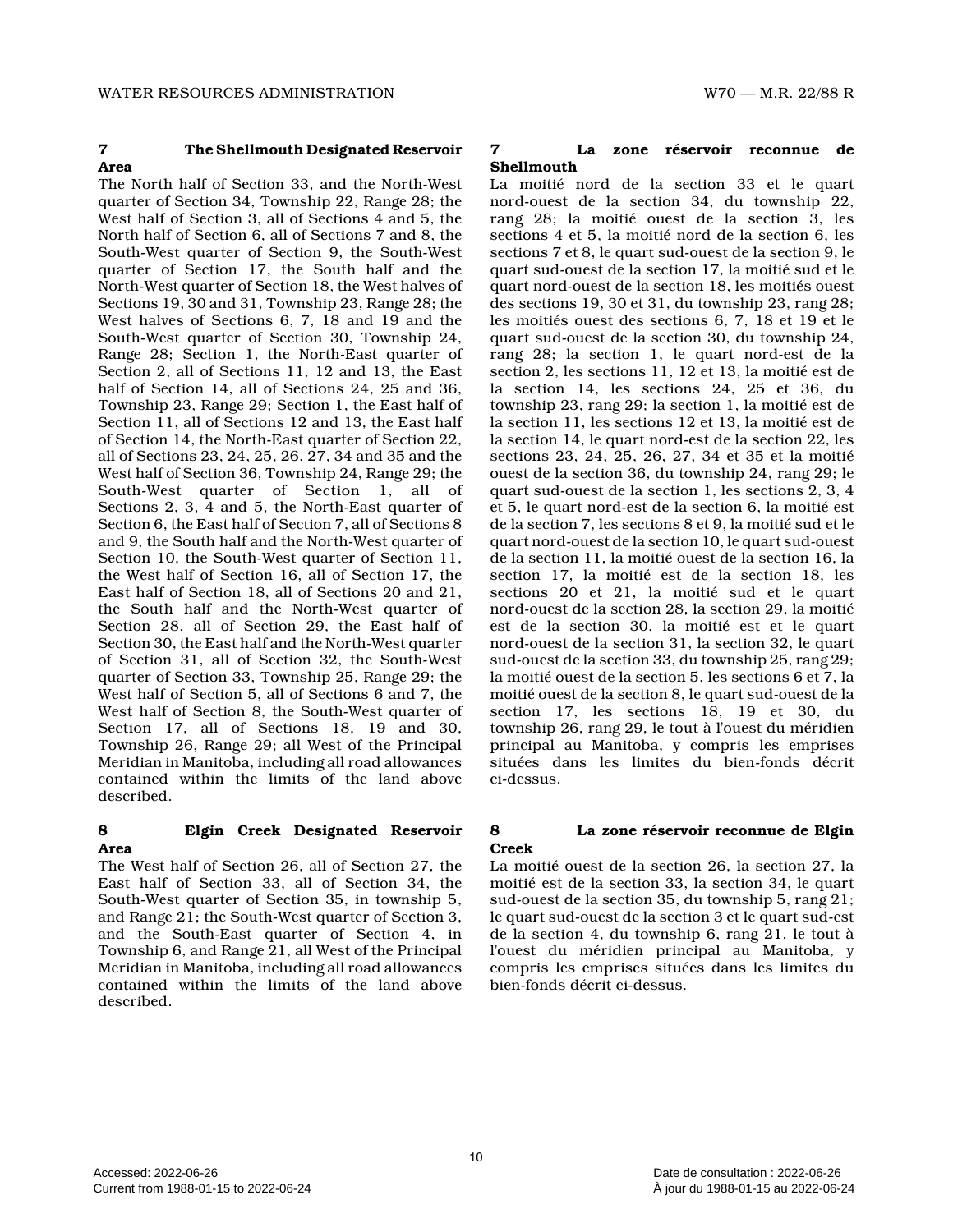# **9 Jackson Lake Designated Reservoir Area**

The North half of Section 21, the North-West quarte r of Section 27, all of Section 28, the East half of Section 29, the South half of Section 33, the South-West quarter of Section 34, all in Township 10, and Range 12, West of the Principal Meridian, in Manitoba, including all road allowance s contained within the limits of the above described land.

**10 Bars Creek Designated Reservoir Area** Legal Subdivisions 1, to 8, inclusive, the South halves of Legal Subdivisions 11 and 12, in Section 6, Township 12, and Range 23, West of the Principal Meridian in Manitoba, including all road allowances contained within the limits of the lands above described.

**11 Vermilion Designated Reservoir Area** Section 26 in Township 23 and Range 20 West of the Principal Meridian and all that portion of Section 23 in Township 23 and Range 20 West of the Principal Meridian which lies outside the Boundary of Riding Mountain National Park, in the Rural Municipality o f Dauphin in the Province of Manitoba.

# **12 Portage Designated Reservoir Area**

Firstly: The North half of Section 23, the Northwest quarter of Section 24, the South half of Section 26 and all of Sections 25 and 36, in Township 10, Range 8, West; the North-West quarter of Section 29 , all of Sections 30, 31 and 32 in Township 10, Range 7, West; the East half of Section 1 in Township 11, Range 8, West; the West half of Section 4, all of Sections 5 and 6, the South half and the Northeast quarter of Section 7, in Township 11, Range 7, all West of the Principal Meridian in Manitoba;

Secondly: Wood Lots 1 to 8, both inclusive, 41 to 59, both inclusive, 76 to 99, both inclusive, 18 0 to 202, both inclusive, 272 to 284, both inclusive, 352 to 363, both inclusive, 366 to 373, both inclusive, in the Parish of Portage la Prairie ; and

# **9 La zone réservoir reconnue du lac Jackson**

La moitié nord de la section 21, le quart nord-oues t de la section 27, la section 28, la moitié est de l a section 29, la moitié sud de la section 33, le quar t sud-ouest de la section 34, tous du township 10, rang 12 à l'ouest du méridien principal au Manitoba , y compris les emprises situées dans les limites du bien-fonds décrit ci-dessus.

# **10 La zone réservoir reconnue de Bars Creek**

Les subdivisions légales 1 à 8, les moitiés sud des subdivisions légales 11 et 12, dans la section 6 du township 12, rang 23 à l'ouest du méridien principa l au Manitoba, y compris les emprises situées dans les limites des biens-fonds décrits ci-dessus.

# **11 La zone réservoir reconnue de Vermilion**

La section 26 du township 23, rang 20 à l'ouest du méridien principal et la partie de la section 23 du township 23, rang 20 à l'ouest du méridien principal, située à l'extérieur de la limite du par c national du Mont-Riding, dans la municipalité rural e de Dauphin, province du Manitoba.

#### **12 La zone réservoir reconnue de Portage** Premièrement, la moitié nord de la section 23, le quart nord-ouest de la section 24, la moitié sud de la section 26 et les sections 25 et 36, du township 10, rang 8 ouest; le quart nord-ouest de l a section 29, les sections 30, 31 et 32 du township 10, rang 7 ouest; la moitié est de la section 1 du township 11, rang 8 ouest; la moitié ouest de la section 4, les sections 5 et 6, la moitié sud et le quart nord-est de la section 7, du township 11, rang 7, le tout à l'ouest du méridien principal au Manitoba;

Deuxièmement, les lots forestiers 1 à 8, 41 à 59, 7 6 à 99, 180 à 202, 272 à 284, 352 à 363, 366 à 373, dans la paroisse de Portage la Prairie;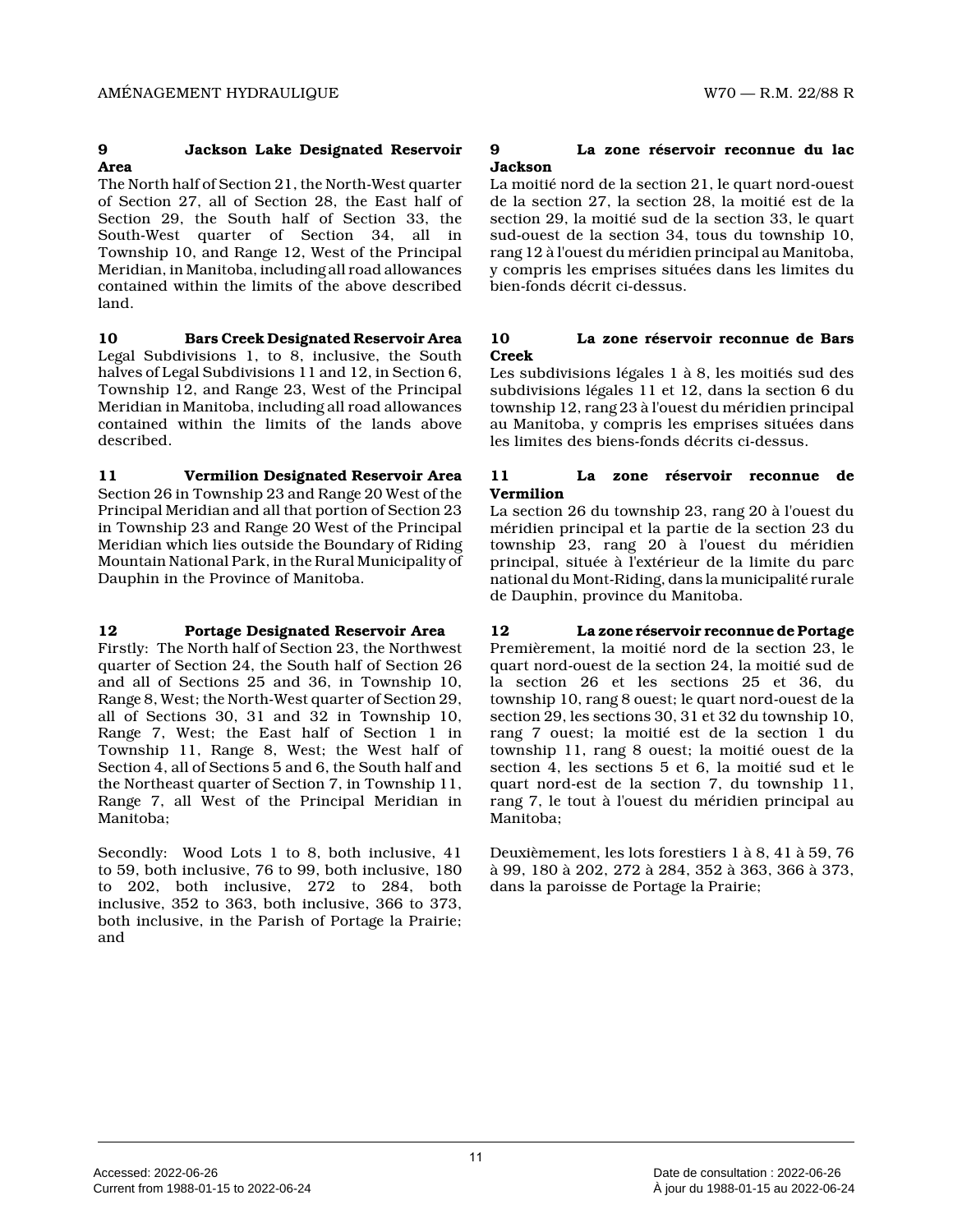Thirdly: River Lots 1 to 21, both inclusive, excepting out of said Lots 9, 10 and 11, the most Northerly 3,000 feet in perpendicular depth thereof , and all that portion of River Lot 23 lying South of the road crossing the Portage Diversion control Structure, which lies to the West of the Western limit of the most Easterly 700 feet in perpendicular widt h of said River Lot 23, including in the lands firstly, secondly and thirdly above described, all of the government road allowances which are contained within the perimeters of the lands above described, and including all of the Assiniboine River which is included within the perimeters of the lands secondl y and thirdly above described.

#### **13 Pleasant Valley Designated Reservoir Area**

Section 1, and the South half of Section 12. Township 24, Range 26 West; Section 6, the South half of Section 7, the Southwest quarter of Section 8, and the West half of Section 5, Township 24, Range 25 West; Section 31, the west half of Section 32, the Northwest quarter of Section 29, an d the North half of Section 30, Township 23, Range 25 West; and Section 36, and the North half of Section 25, Township 23, Range 26, all West of the Principal Meridian.

Troisièmement, les lots riverains 1 à 22, à l'exception des 3 000 pieds les plus au nord des lots 9, 10 et 11, et la partie du lot riverain 23 située au sud de la route qui traverse la "Portage Diversion Control Structure", qui s'étendent à l'ouest de l'extrimité ouest des 700 pieds de largeur les plus à l'est du lot riverain 23, y compris dans les biens-fonds décrits en premièrement, deuxièmement et troisièmement, les emprises réservées au gouvernement comprises dans les périmètres des biens-fonds décrits ci-dessus, de même que la parti e de la rivière Assiniboine comprise dans les périmètres des biens-fonds décrits ci-dessus en deuxièmement et troisièmement.

**13 La zone réservoir de la vallée Pleasant** La section 1 et la moitié sud de la section 12, du township 24, rang 26 ouest; la section 6, la moitié sud de la section 7, le quart sud-ouest de la section 8 et la moitié ouest de la section 5, du township 24, rang 25 ouest; la section 31, la moiti é ouest de la section 32, le quart nord-ouest de la section 29 et la moitié nord de la section 30, du township 23, rang 25 ouest; et la section 36 et la moitié nord de la section 25, du township 23, rang 26, le tout à l'ouest du méridien principal.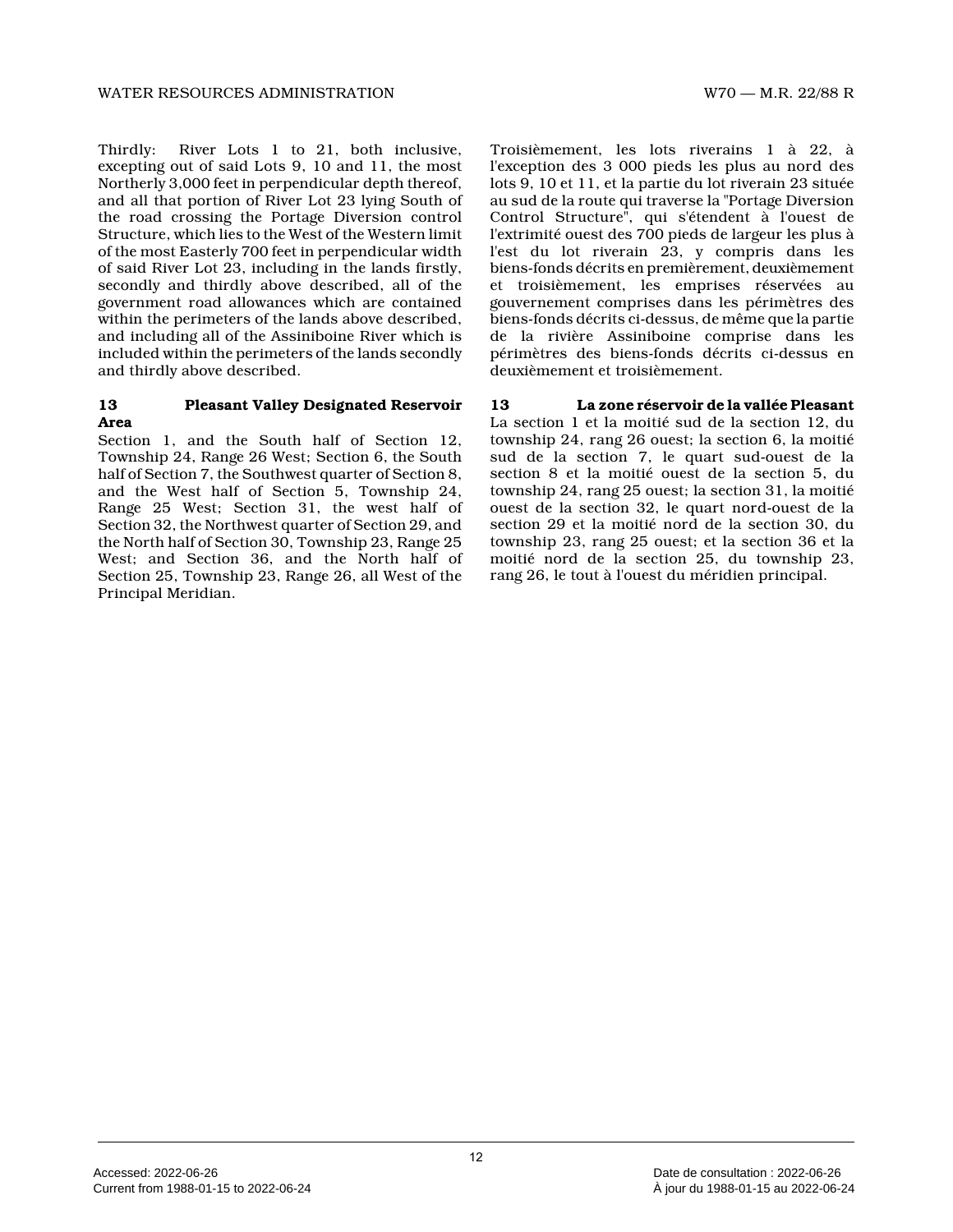#### SCHEDULE A

#### Form 1 (Section 3)

Application for Permit in the Reservoir Area

|                                                        | of the | . in the Province of   |
|--------------------------------------------------------|--------|------------------------|
| Manitoba, apply for a permit to build a                |        | (here describe nature, |
| purpose and size of building or structure) situated on |        |                        |

(give legal description and if the land is not subdivided give accurate location within section) In making this application I am fully aware that neither the Government of Manitoba nor any department , branch, or agency thereof can forecast or guarantee the level of the water or ice at anytime in the reservoir; that the reservoir is primarily operated for downstream water supply, and therefore the water level in the reservoir is subject to wide variation from time to time; and, in consideration of being issued a permit, I agree that I will make no claim against the Government of Manitoba or any department, branch, or agency thereof for any damages or inconvenience caused to me or my property by the fluctuation of the water level in the Reservoir; and I hereby waive all rights, claims, and actions which I may have in that respect against the Government of Manitoba or against any department, agency or agency thereof.

DATED at  $\qquad \qquad$  , in Manitoba, this

day of 19 and 19 and 19 and 19 and 19 and 19 and 19 and 19 and 19 and 19 and 19 and 19 and 19 and 19 and 19 and 19 and 19 and 19 and 19 and 19 and 19 and 19 and 19 and 19 and 19 and 19 and 19 and 19 and 19 and 19 and 19 an

| Signature of Applicant                                                        |  |  |
|-------------------------------------------------------------------------------|--|--|
| Name of applicable town planning scheme, planning scheme, or development plan |  |  |
|                                                                               |  |  |
| Date approved by planning approval authority ______                           |  |  |
|                                                                               |  |  |

Signature of planning approval authority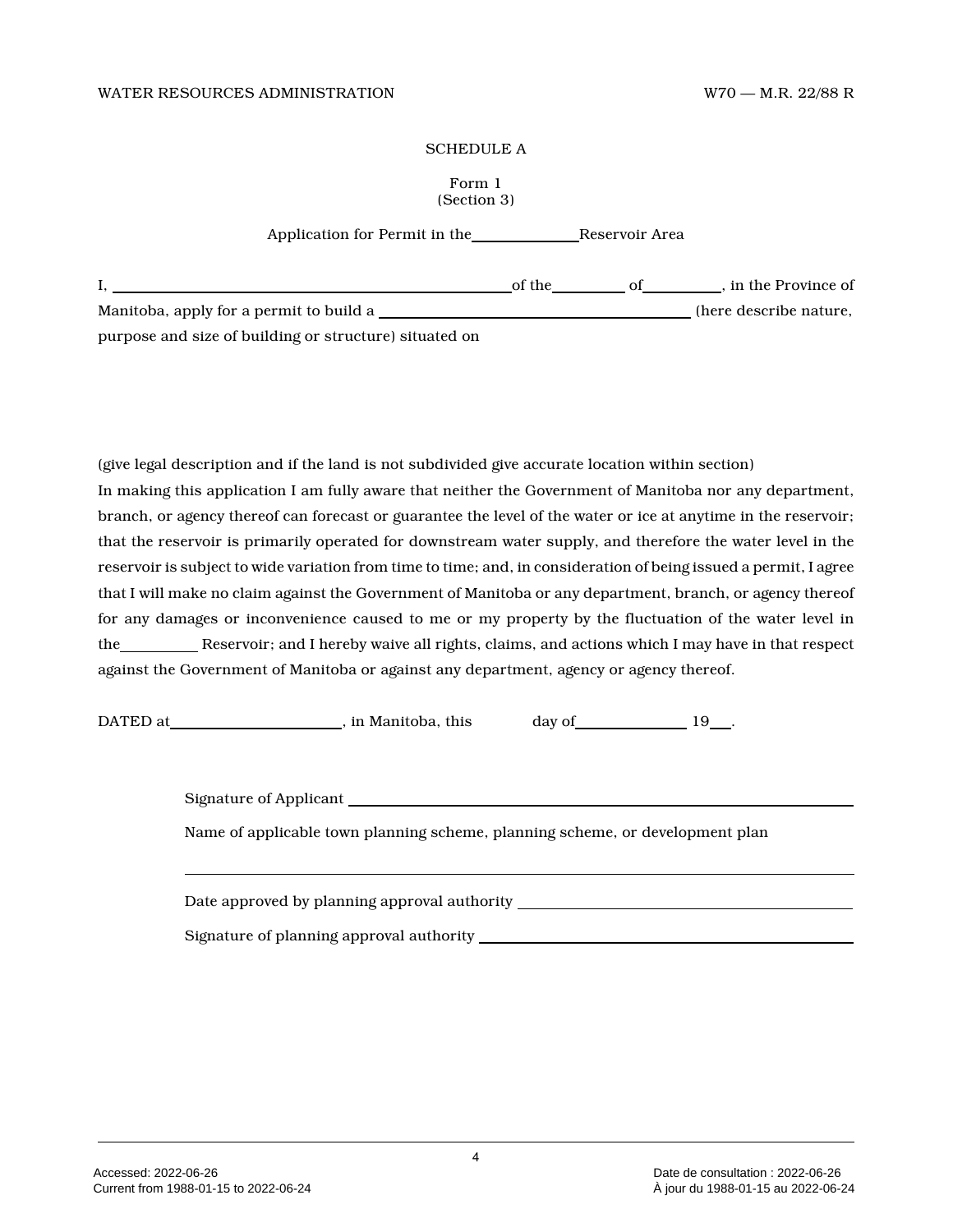#### Form 2 (Section 4)

# PERMIT

Reservoir Area.

|                                                         | of the     | in                        |
|---------------------------------------------------------|------------|---------------------------|
| the Province of Manitoba is hereby permitted to build a |            |                           |
|                                                         | within the | Designated Reservoir Area |

on the following described land:

The Government of Manitoba does not undertake to maintain the level of the water or ice at anytime in the Reservoir at any given level, and is not liable for any loss, damage, or inconvenience which may be caused to the permittee named in this permit, or to the buildings or structures described in this permit because of fluctuations in the level of the water or ice in the reservoir.

Minister

(being the minister under The Water Resources Administration Act)

Date issued , 19 .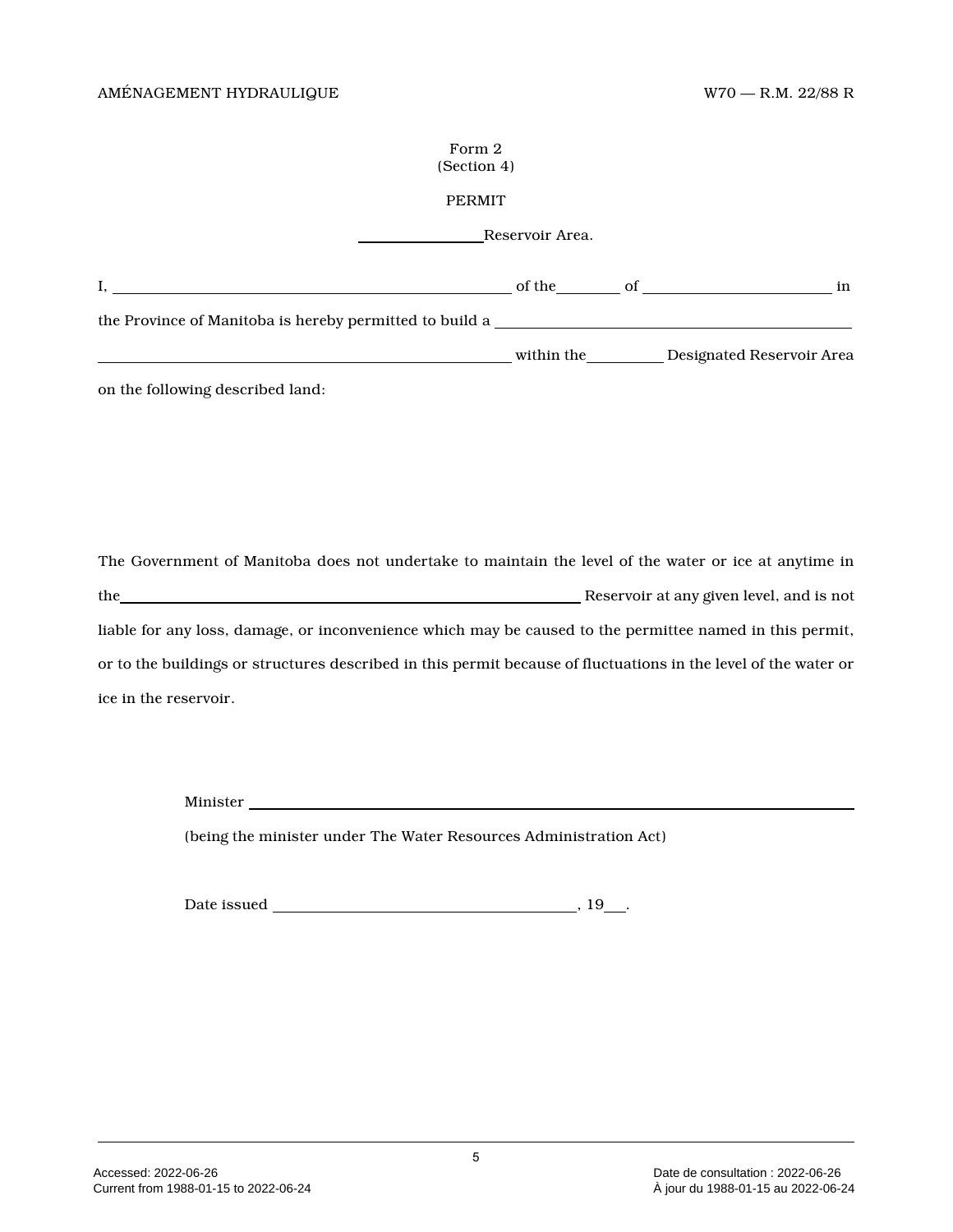#### ANNEXE A

#### Formule 1 (article 3)

Demande de permis dans la zone réservoir

| Je.                                                                                 | de | , dans la province |
|-------------------------------------------------------------------------------------|----|--------------------|
| du Manitoba, demande un permis en vue de construire un(e)                           |    | (décrire           |
| ici la nature, le but et les dimensions du bâtiment ou de l'ouvrage) situé(e) sur : |    |                    |

(donner la description légale et, si le bien-fonds n'est pas subdivisé, indiquer l'emplacement précis à l'intérieur de la section).

Je fais la présente demande en sachant que ni le gouvernement du Manitoba, ni quelque ministère, direction ou organisme de celui-ci ne peut prévoir ni garantir le niveau de l'eau ou de la glace en tout temps dans le réservoir, que le réservoir est exploité principalement pour l'alimentation en eau en aval et que, par conséquent, le niveau d'eau dans le réservoir est sujet à d'importantes variations. En contrepartie de la délivrance du permis, je m'engage à ne présenter aucune réclamation contre le gouvernement du Manitoba ni contre quelque ministère, direction ou organisme de celui-ci pour les dommages ou les inconvénients que moi-même ou mes biens pourrions subir par suite de la fluctuation du niveau de l'eau dans le réservoir , et je renonce par les présentes aux droits, réclamations et droits d'action que je pourrais avoir à cet égard contre le gouvernement du Manitoba ou quelque ministère, direction ou organisme de celui-ci.

FAIT à , au Manitoba, le 19 .

Signature du requérant Nom du shéma d'aménagement de la ville, du shéma d'aménagement ou du plan directeur :

Approuvé par l'autorité compétente le : Signature de l'autorité compétente :